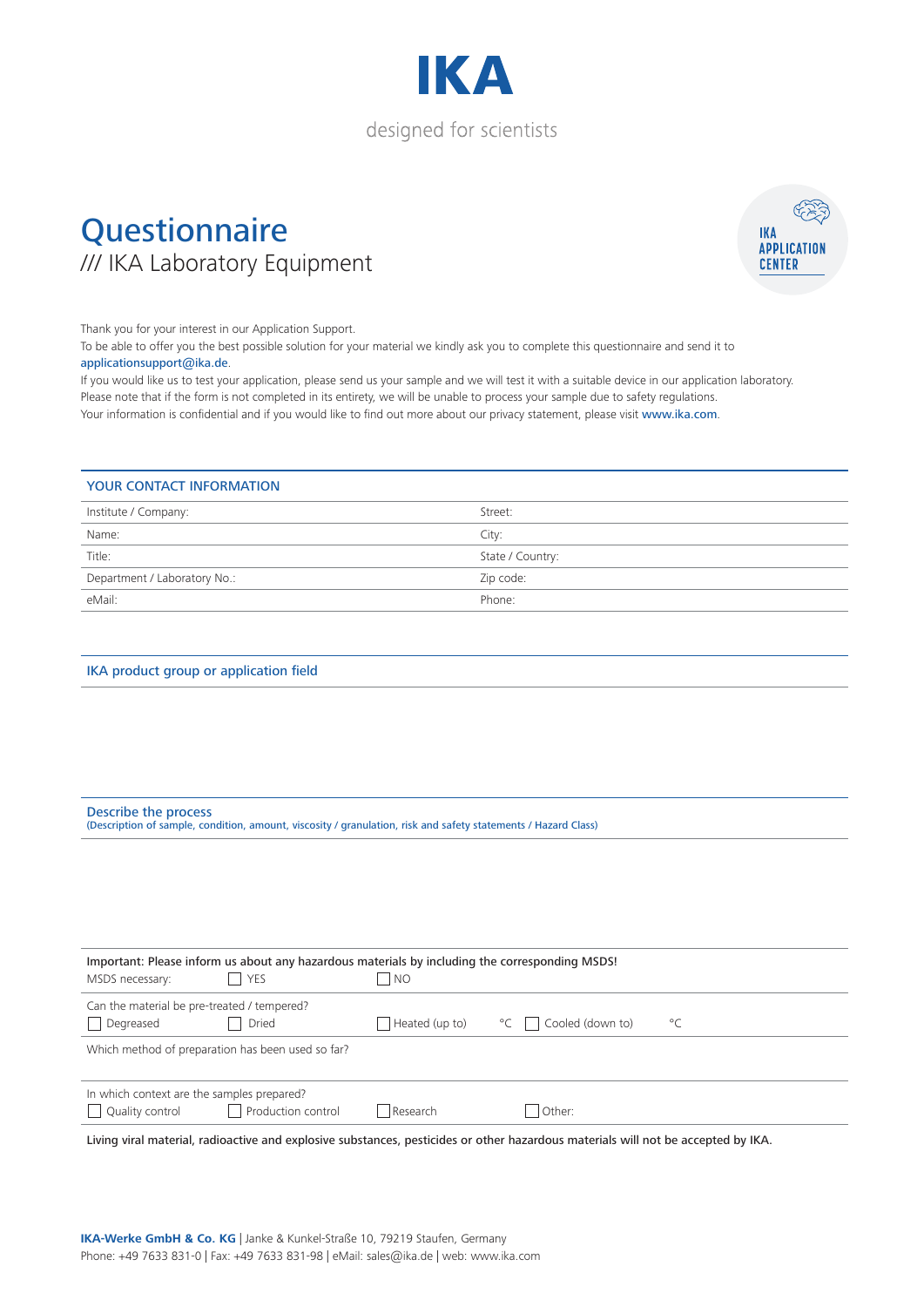

#### **MIXING**

| <b>Magnetic Stirrers</b>                                                                                                        |                                                                                       |                                                    |                                                               |
|---------------------------------------------------------------------------------------------------------------------------------|---------------------------------------------------------------------------------------|----------------------------------------------------|---------------------------------------------------------------|
| Only heating<br>Only stirring                                                                                                   | Heating and stirring                                                                  | Multi position                                     | Single position                                               |
| Range:<br>Volume:<br>Speed:<br>rpm<br>$^{\circ}$ C<br>Vessel: diameter:<br>Temperature:                                         | mm, total height:                                                                     | mm, filling height:                                | mm                                                            |
| Additional features:<br>External sensor<br>Weighing function<br>pH measurement                                                  | Heating block systems (to replace oil bath & heating mantles)<br>$\Box$ PC controlled | Timer                                              | Ceramic top for chemical resistance<br>Programmable functions |
| <b>Overhead stirrers</b>                                                                                                        |                                                                                       |                                                    |                                                               |
| Range:<br>Volume:<br>Speed:<br>Viscosity:<br>rpm<br>or similar to:<br>Water<br>Oil<br>total height:<br>Vessel: diameter:<br>mm, | mPas (@25°C),<br>Honey or other:<br>filling height:<br>mm,                            | mm                                                 |                                                               |
| Choice of stirring elements:<br>Propeller<br>Turbine<br>Spiral<br>Moebius                                                       | Centrifugal<br>Paddle<br>Blade                                                        | Anchor<br>You want us to suggest the element?      | Dissolver                                                     |
| Additional features:<br>Integrated temperature measurement<br>Programmable functions<br>Trend or<br>Accurate (by sensor)        | Remote controlled by wireless controller<br>PC controlled<br>Timer                    | Reverse function                                   | Torque measurement                                            |
| <b>Shakers</b>                                                                                                                  |                                                                                       |                                                    |                                                               |
| Orbital<br>Type of shaking: $\boxed{\phantom{a}}$<br>Vibrating / Vortex                                                         | Reciprocal                                                                            | 2D rocking<br>3D rocking                           | Rolling<br>Rotating                                           |
| Range:<br>Volume:<br>Speed:<br>rpm                                                                                              | $^{\circ}$ C<br>Temperature:                                                          |                                                    |                                                               |
| Vessel description:<br>Plates (Microtiter/Deepwell)<br>Centrifuge tubes<br>Beakers<br>Culture bottles<br>Vessel dimension:      | Fernbach flasks                                                                       | Erlenmeyer flasks<br>Separating funnels<br>Others: | Test tubes / Cuvettes                                         |
| Number of vessels:                                                                                                              | Total weight:<br>kg                                                                   |                                                    |                                                               |
| <b>Additional features:</b><br>Programmable functions<br>Temperature control / Incubating, temperature range:                   | PC controlled<br>Timer<br>$^{\circ}$ C                                                |                                                    |                                                               |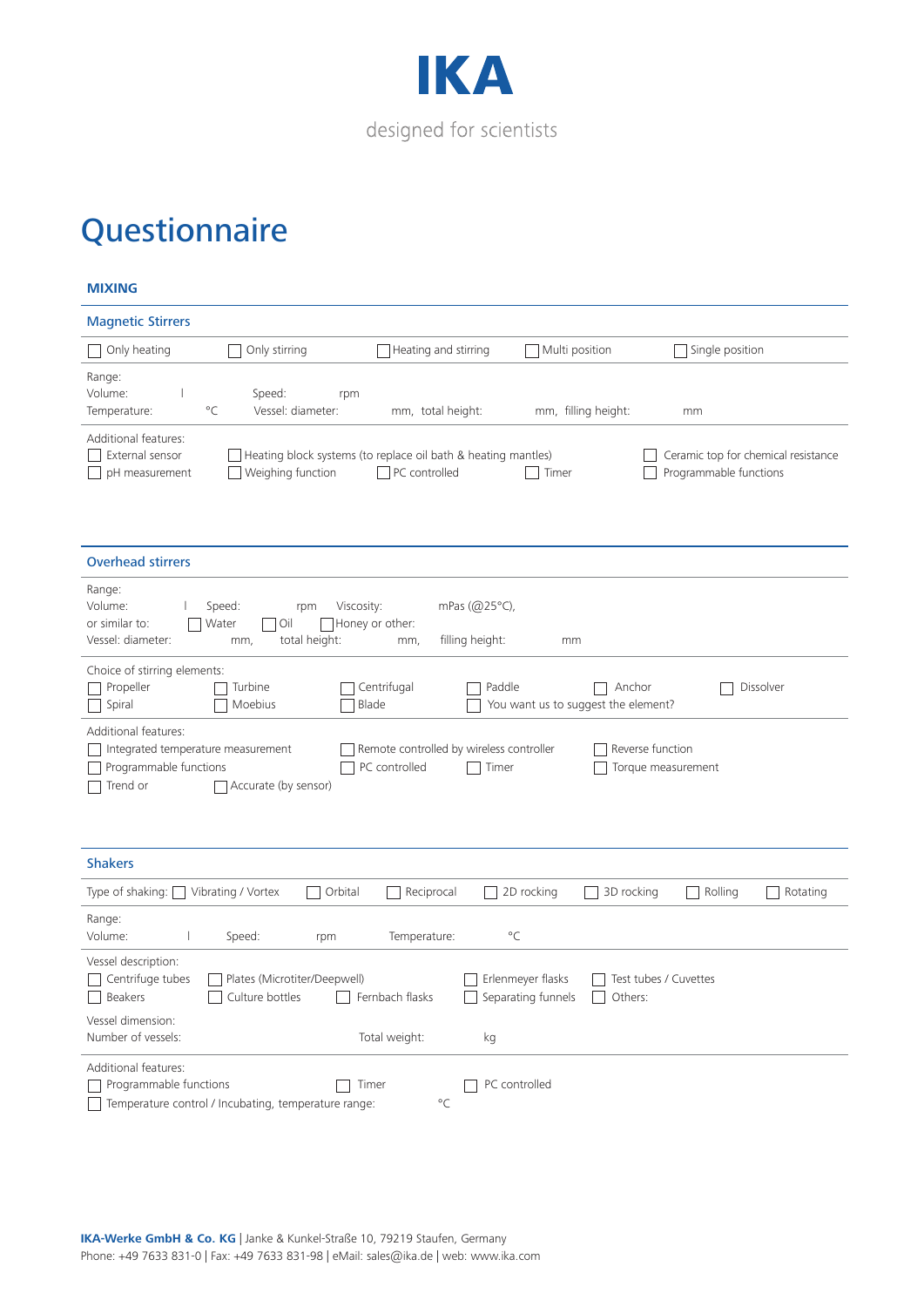

#### **CRUSHING**

| <b>Dispersers</b>                                           |                                                       |                                               |                                                                                                                      |
|-------------------------------------------------------------|-------------------------------------------------------|-----------------------------------------------|----------------------------------------------------------------------------------------------------------------------|
| Dispersing                                                  | Cell disruption / Tissue homogenization<br>Dissolving | High shear mixing<br>Breaking of agglomerates | Homogenizing<br>Emulsifying<br>Suspending<br>Particle size reduction (wet milling)                                   |
| Range:<br>Volume:<br>Temperature:<br>Pressure / Vacuum:     | Speed:<br>$^{\circ}C$<br>Vessel: diameter:<br>bar     | rpm Viscosity:                                | Honey or other:<br>mPas( $@25°C$ ), or similar to:<br>Water<br>Oil<br>mm, total height:<br>mm, filling height:<br>mm |
| Initial particle size:<br>Liquid / Liquid                   | mm<br>Liquid / Solid (ratio in %                      | Desired particle size:                        | um<br>Abrasive sample                                                                                                |
| Additional features:<br>Programmable functions              | Timer                                                 | PC controlled                                 | Integrated temperature measurement<br>Easy clean tool                                                                |
| <b>Mills</b>                                                |                                                       |                                               |                                                                                                                      |
| Batch<br>$\mathbf{I}$                                       | Continuous                                            | Single use                                    |                                                                                                                      |
| Sample characteristics:<br>Hard<br>$\overline{\phantom{a}}$ | <b>Brittle</b>                                        | Soft                                          | Fibrous                                                                                                              |
| Range:<br>Volume:<br>q                                      | Feed size:                                            | Fineness:                                     | Hardness (Mohs scale $1 - 9$ ):                                                                                      |
| Additional features:<br>Programmable functions              |                                                       | Timer function                                | PC controlled                                                                                                        |
| Feed cooling option:                                        |                                                       |                                               |                                                                                                                      |

#### **HEATING TEMPERING**

| <b>Temperature Control</b>                                                                                                                   |                                                           |                                       |
|----------------------------------------------------------------------------------------------------------------------------------------------|-----------------------------------------------------------|---------------------------------------|
| Immersion circulator<br>Refrigerated and heating circulator                                                                                  | Heating bath circulator<br>Dry block heater               | Recirculating chiller<br>Drying ovens |
| Range:<br>$^{\circ}$ C<br>Temperature min./max.:<br>Pump performance:<br>l/min                                                               | Volume (bath / external):<br>bar<br>Pressure:             | Heating / cooling capacity:<br>W      |
| Vessel (only applicable for dry block heater and open bath versions)<br>Number:<br>Type:     Flat bottom<br>mm, filling height:<br>Diameter: | Conical bottom<br>Round bottom<br>mm                      | Others:                               |
| Accessories required:<br>Fluid level controller<br>Cooling coil<br>Tube racks                                                                | Thermo fluid<br>Temperature sensor<br>Others:<br>Tubing   | Bath vessel<br>Magnetic valve         |
| Additional features:<br>External temperature control<br>Programmable functions                                                               | Remote controlled by wireless controller<br>PC controlled | Multi-I/O-port                        |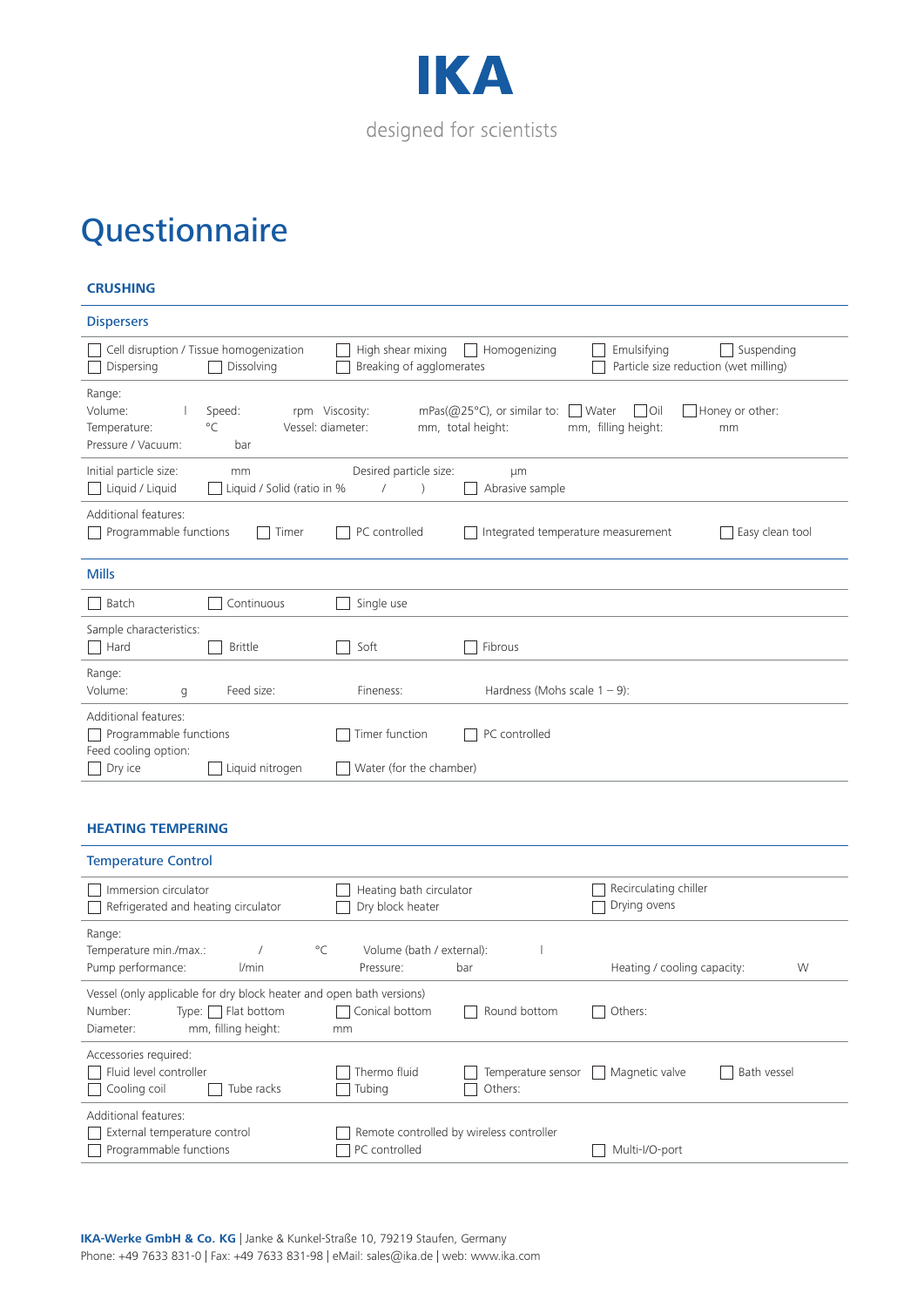

#### **SEPARATION / DISTILLING**

| <b>Rotary Evaporators</b>                                                                                                                        |                      |                                                      |                                                     |               |                 |
|--------------------------------------------------------------------------------------------------------------------------------------------------|----------------------|------------------------------------------------------|-----------------------------------------------------|---------------|-----------------|
| Basic model                                                                                                                                      | Semi-automatic model |                                                      | Automatic model                                     |               |                 |
| Glassware:<br>Vertical<br>Double-jacketed                                                                                                        | Diagonal<br>Coated   | Dry-ice<br>Others:                                   | Reflux                                              |               |                 |
| Range:<br>Volume:<br>Pressure / Vacuum:                                                                                                          | Temperature:<br>mbar | $^{\circ}$ C<br>Flow rate:                           | Cooling capacity:                                   |               |                 |
| Accessories required:<br>Chiller<br>$\Box$                                                                                                       | Vacuum source        | Others:                                              |                                                     |               |                 |
| Additional features:<br>Volume controlled distillation<br>Vacuum controller                                                                      |                      | Integrated solvent library<br>Programmable functions | Automatic boiling point detection<br>Timer function | PC controlled | Solvent library |
| <b>Centrifuges</b>                                                                                                                               |                      |                                                      |                                                     |               |                 |
| Range:<br>Speed:<br>rcf                                                                                                                          |                      | Speed:                                               | rpm                                                 | Temperature:  | $^{\circ}$ C    |
| Vessel description:<br>Vessel dimension:                                                                                                         |                      | Number of vessels:                                   |                                                     | Total weight: | kg              |
| Additional features:<br>Programmable functions<br>PC controlled<br>Timer<br>$^{\circ}$ C<br>Temperature control / Incubating, temperature range: |                      |                                                      |                                                     |               |                 |
| <b>REACTOR SYSTEMS</b>                                                                                                                           |                      |                                                      |                                                     |               |                 |
| Lab reactor                                                                                                                                      |                      |                                                      |                                                     |               |                 |

| Reaction vessel:<br>Glass                   | Stainless steel<br>Double wall<br>Bottom drain<br>$\sim$                |
|---------------------------------------------|-------------------------------------------------------------------------|
| Range:                                      |                                                                         |
| $^{\circ}$ C<br>Temperature min./max.:      | Volume max:<br>Vacuum or pressure:<br>mbar                              |
| Speed:<br>Viscosity:<br>rpm                 | mPas( $@25^{\circ}$ C), or similar to: Water   Oil<br>  Honey or other: |
| Additional features:                        |                                                                         |
| Temperature control option                  | Remote controlled by wireless controller<br>Reverse function            |
| Flow breaker                                | Programmable functions<br>PC controlled                                 |
| Dispersing, refer to: section Disperser     | Torque measurement                                                      |
| $\Box$ Trend or $\Box$ Accurate (by sensor) | pH measurement                                                          |